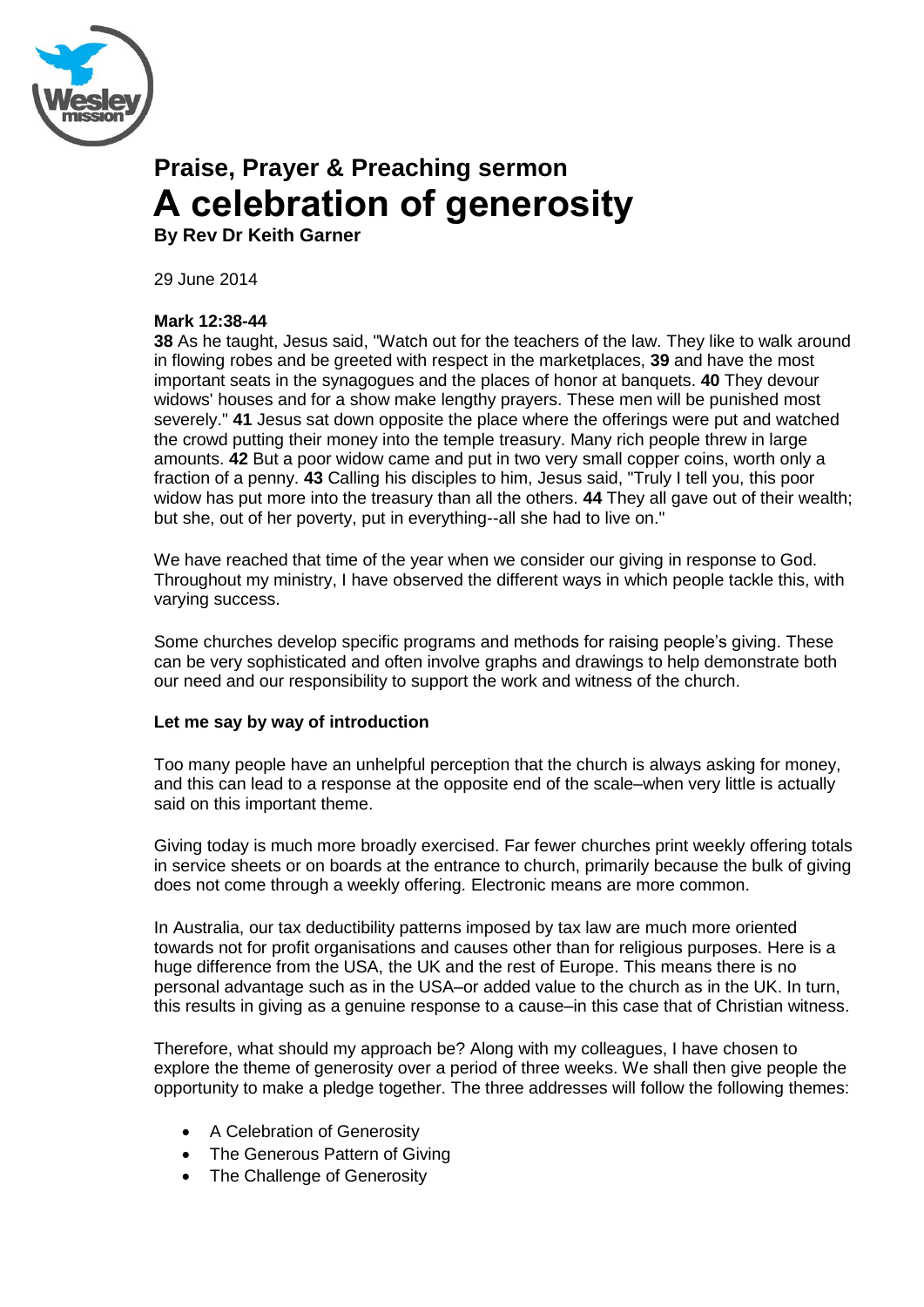I turn to the very familiar gospel incident which we know as 'The Widow's Offering'. It is introduced by Mark with words that reveal Jesus" critique of the religious leaders of the day on two counts: firstly, the shallowness of their teaching; and, secondly, the showmanship of their religious practice.

Jesus knew the difference between giving as a performance for others to recognise–and giving out of a generous heart. It is for this reason that Jesus celebrates the generosity of this widow. The difference in her attitude is plain for all to see.

#### **What do we mean by generosity?**

There are many definitions that people tend to work with and the concept has many brothers and sisters in rich words such as liberality, magnanimity, open-handedness and so on. A simple definition for me would be "giving without expecting anything in return".

Generosity is not based upon one"s economic status, but flows from the passion of a person"s life. That is why this widow is so significant in Jesus" teaching on giving as an example of generosity.

Some understanding of the layout of the temple might be helpful in acknowledging what is actually happening in this useful gospel cameo. Between the Court of the Gentiles and the Court of the Women was the Beautiful Gate. It is perhaps here that Jesus takes time to rest and be quiet, following the tension with the religious leaders recorded earlier in the chapter.

It is of interest that Jesus had been teaching about the way widows suffer at the hands of religious leaders.

From his position, he was able to observe what was happening in relation to the thirteen collecting points in the Court of the Women. These receptacles were often known as the "trumpets"–not because of any noise, but because of their shape–though there is an interesting analogy to be drawn when people trumpet their own giving. Many people threw in considerable amounts of money and would certainly be conscious of both their visibility and the noise that such a donation would create.

We are told that while Jesus was sitting there, a widow came alongside the collecting receptacles and discreetly gave two small copper coins. I recall listening to a long sermon discussing the material value of the currency. The point is simply that they were tiny in value, but not to this woman who had very little.

Jesus calls the disciples to him. They are either sitting or standing nearby. His words form a great text for us:

*"Truly I tell you, this poor widow has put more into the treasury than all the others.They gave out of their wealth; but she out of her poverty, put in everything and all she had to live on."*  (Mark 12:43-44)

These thirteen receptacles would be for various causes, but we are told that the money was for the temple treasury. This incident becomes a great example of what it means to give, but is explained by contrasting rich people, who could afford to give a great deal to the temple treasury, with a poor widow, who had little to live on. As Tom Wright put it, "Her sacrifice, though small, was total."

Jesus celebrated the generosity of this widow. Each time we gather for worship, we celebrate the giving nature of God–for example we see his love in hope, forgiveness and the promise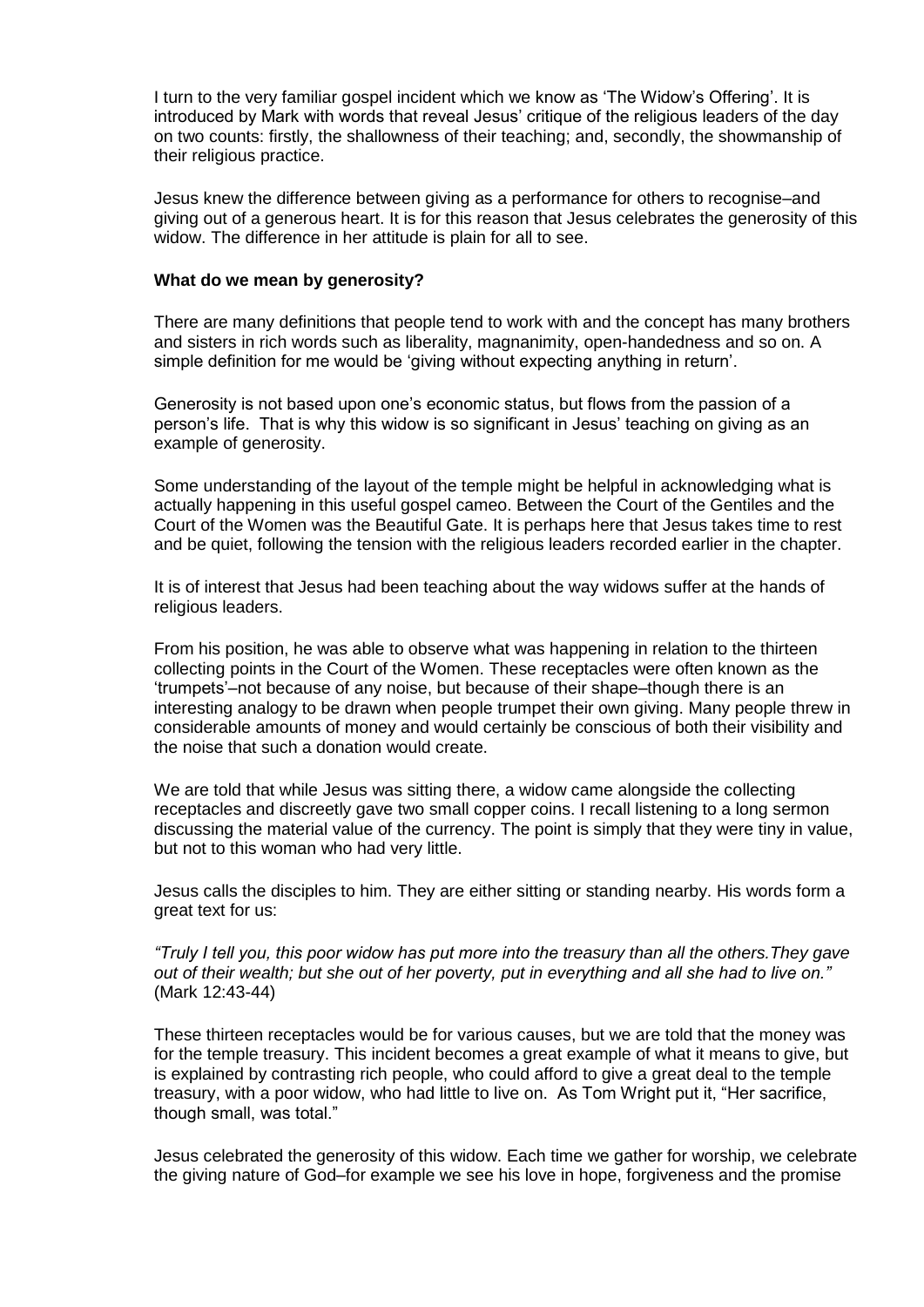of eternal life. Moreover, in the season of Pentecost, we acknowledge his gift to us in the Holy Spirit.

## **GENEROSITY BEGINS IN HUMILITY**

We know that all we have and all we are is the result of the generous nature of God.

- God's love in creation
- God"s provision for all our needs
- God"s gifting in our lives

Part of our challenge is to resist believing that we are able to buy things because we have earned the money; thereby separating it from God"s provision. If our gifts in life enable us to earn money to buy things, this does not allow us to ignore the fact that it is still God"s gifting that makes this possible.

Jesus compares the widow"s gift with the gifts of the rich and powerful. They made a show of their offering. The noise made when the rich gave drowned out the sound of their gift. However, the noise of the widow"s gift of two small coins drowned out the noise of the temple. The Son of God knew which gift was the more valuable!

Grace is another word for generosity. God"s nature is gracious, so his generosity is simply part of who he is. He is at work amongst us, calling for the same generosity to be displayed in our lives.

I am sure you are familiar with the kind of narrative which runs, "We've tax, we've mortgages, we"ve utility bills and transport and all this is quite apart from the cost of food and entertainment–there is no end to it!"

To talk about giving in church can be a tough call and certainly doesn"t draw crowds. We remind ourselves, however, that one of the central texts of our faith must be "God so loved the world that he gave …" (John 3:16)

The humility of this woman is a lesson for us all. Some of us may have wanted to counsel her to hold one of the coins back, because she might need it!

## **GENEROSITY GROWS OUT OF LOVE**

Real generosity grows out of love. This is the great biblical principle, "We love God because he first loved us." (1 John 4:19)

Through the daily blessings of our lives, we observe that:

- So many talents have been given to us
- So much opportunity is available to us
- We have access to the love of Christ
- The gifts of his Spirit are distributed freely

We recognise his love for all, but also for ourselves.

You will know that I enjoy the movies, but Seabiscuit is not really my kind of film. However, it portrays a powerful story.

In the film, Tom Smith, an old farrier and horse trainer, had different ideas about training and knowing which horses had the heart to race. A wealthy American businessman, Charles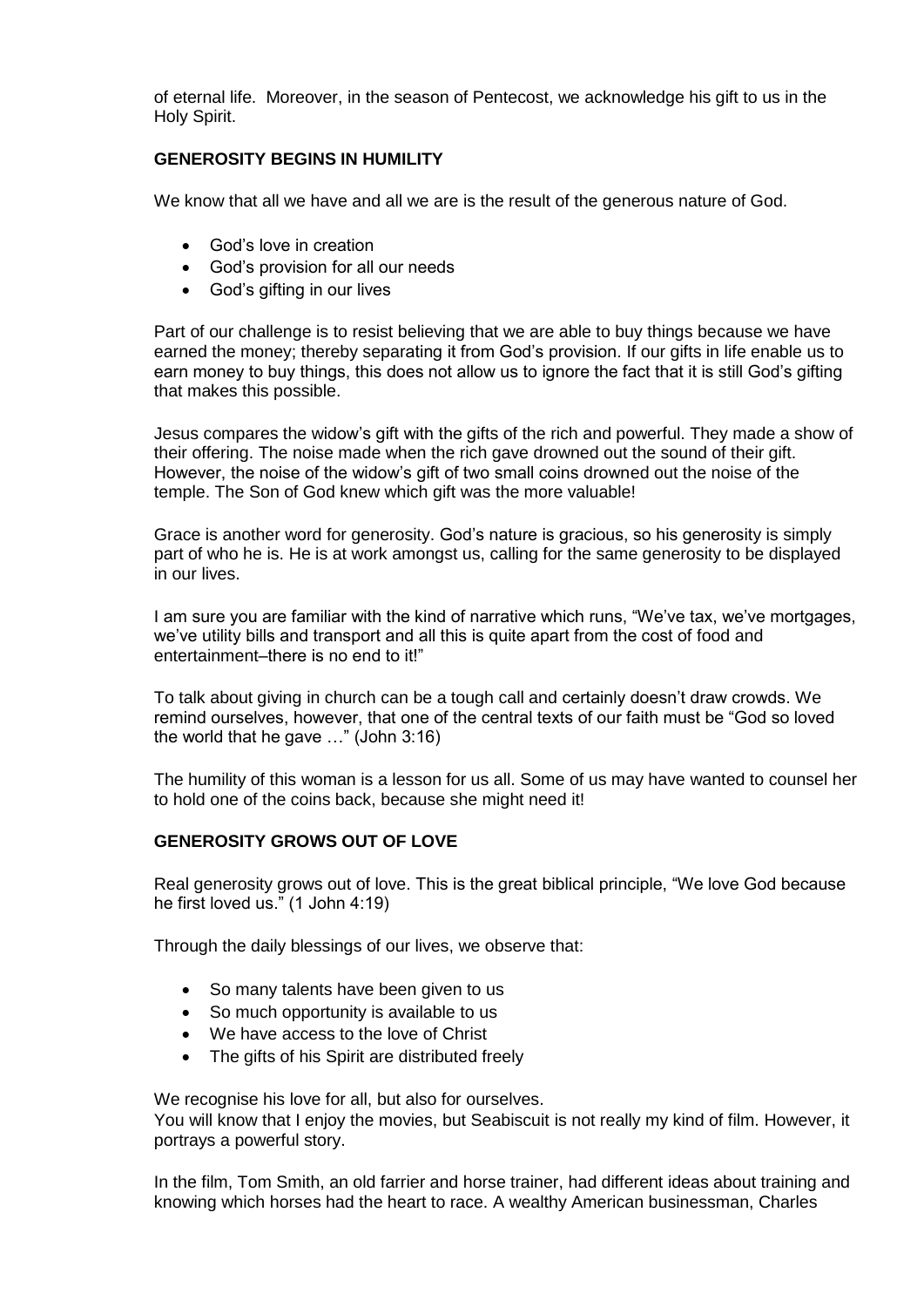Howard, had an undersized horse with knobby knees named Seabiscuit. His former owners thought he had potential but gave up on him because he was considered to be lazy.

Down on his luck, Red Pollard was an angry young jockey, thought by many to be too tall to be a successful jockey. He was chosen to ride Seabiscuit. All of his life, Red had this gift to ride but only Charles Howard and Tom Smith had the belief in him to achieve this.

Red disappoints them in a race and his temper gets the better of him. He is consumed by doubt and he is not sure he is welcome any more. But just as he is leaving, he remembers some words of his father: "You have a gift"–and he returns. In returning Red finds acceptance, welcome and the beginning of healing.

Red asks Howard if he can borrow some money. Howard happily agrees, even though Red doesn"t know when he can pay him back. He asked Howard for \$10 and yet Howard hands him \$20. Howard's generosity overwhelms Red.

The next scene shows the effect that generosity can have on a person. While riding in a race, he is talking to Seabiscuit and says, "That's it, Pop, we're OK now. It's alright boy. Nothing to worry about." Those words turn out to be more a commentary about his life than they are an encouragement to the horse.

Our life at Wesley Mission has always been strengthened by people who have given not because they have to, or because they have been told to, but because of their love of God. God honours obedience and those who are generous.

This is a far bigger issue than merely being about money. Our generosity must spill over in our forgiveness, in our gracious attitude towards others and in our time to care.

#### **GENEROSITY IS A RESULT OF THANKSGIVING**

One of the reasons God honours obedience to him is because essentially it grows out of thankfulness. I can only begin to imagine that this woman"s gift was given out of a deep sense of gratitude–and many may have looked at her and wondered what she had to be grateful for. Still, she was!

Many a preacher has made use of the three different kinds of giving. There is Grudge giving, Duty giving or Thanks-giving. Grudge giving gives but doesn't really want to and is forced into it either by peer pressure or guilt. Duty giving gives simply because it's supposed to and is afraid of the consequences if it doesn"t. But Thanks-giving gives out of the spirit of love and gratitude, which grows from a loving relationship with God.

Not too long ago, I went to see a recently-released film about Charles Dickens. It showed that writers would often give readings and there was a time when another writer, Rudyard Kipling, was so popular that his writings were enormously expensive. A few college students, who didn't appreciate Kipling's writings, got together and facetiously sent him a letter, enclosing an old ten shilling note. They wrote, "Please send us your best word." They received a reply from Kipling which simply consisted of one word: "Thanks".

Jesus heard the silent thanks those two little coins made in the temple and celebrated the woman"s generosity. Real giving has about it a mark of the sacrificial. The amount of the gift is not the main issue; it is the cost to the giver. Real generosity will give until it hurts.

One writer reminded us, "It may well be a sign of the decadence of the church and the failure of our Christianity that gifts have to be coaxed out of church people, and that often they will not give at all unless they can get something back in the way of entertainment or of goods."